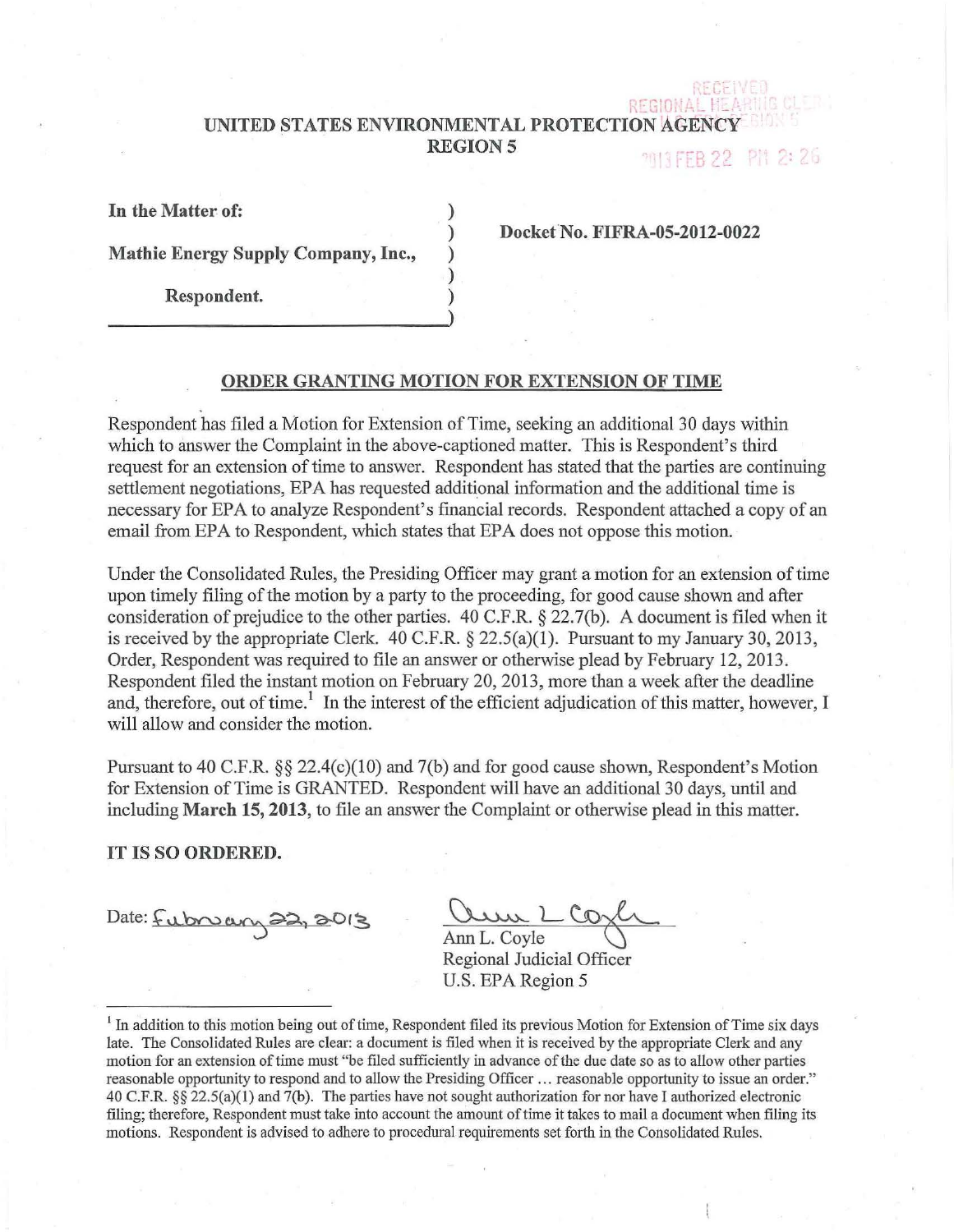**In the matter of: Mathie Energy Supply Company, Inc. Docket** No.: **FIFRA-05-2012-0022** 

REGIO

2013 FEB 22 PM 2:26

# **CERTIFICATE OF SERVICE**

I certify that I filed with the Regional Hearing Clerk the original and one copy of the foregoing **ORDER GRANTING MOTION FOR EXTENSION OF TIME, dated February 22, 2013, by** hand delivery at the following address:

> LaDawn Whitehead Regional Hearing Clerk U.S. Environmental Protection Agency, Region 5 77 W. Jackson Boulevard (E-19J) U.S. Environmental Protection Agency, Region 5<br>77 W. Jackson Boulevard (E-19J)<br>Chicago, Illinois 60604

On the  $22$  day of February 2013. By:

Mary Ortiz < of **Program**<br>Ne Program Assistant

Administrative Program Assistant Office of Regional Counsel